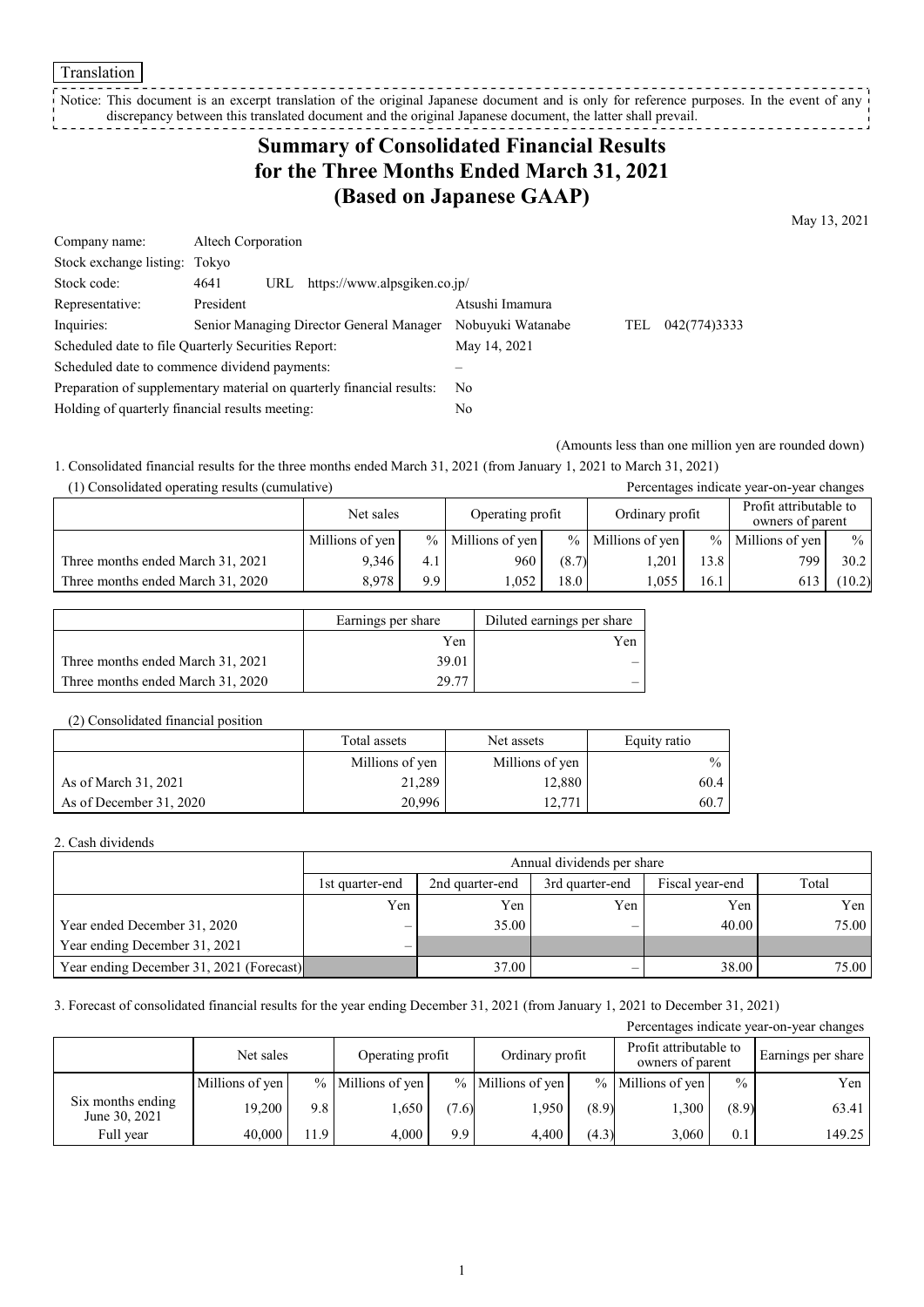| 4. Notes                                                                                                                  |                |                                                       |                |                   |
|---------------------------------------------------------------------------------------------------------------------------|----------------|-------------------------------------------------------|----------------|-------------------|
| (1) Changes in significant subsidiaries during the three months ended March 31, 2021                                      | No.            |                                                       |                |                   |
| (changes in specified subsidiaries resulting in the change in scope of consolidation):                                    |                |                                                       |                |                   |
| (2) Application of special accounting methods for preparing quarterly consolidated financial statements:                  | N <sub>o</sub> |                                                       |                |                   |
| (3) Changes in accounting policies, changes in accounting estimates, and restatement of prior period financial statements |                |                                                       |                |                   |
| Changes in accounting policies due to revisions to accounting standards and other regulations:                            |                |                                                       | No.            |                   |
| Changes in accounting policies due to other reasons:                                                                      |                |                                                       |                |                   |
| Changes in accounting estimates:                                                                                          |                |                                                       | N <sub>o</sub> |                   |
| Restatement of prior period financial statements:                                                                         |                |                                                       | N <sub>o</sub> |                   |
| (4) Number of issued shares (common shares)                                                                               |                |                                                       |                |                   |
| Total number of issued shares at the end of the period (including treasury shares)                                        |                |                                                       |                |                   |
| As of March 31, 2021<br>24,746,675 shares   As of December 31, 2020                                                       |                |                                                       |                | 24,746,675 shares |
| Number of treasury shares at the end of the period                                                                        |                |                                                       |                |                   |
| As of December 31, 2020<br>As of March 31, 2021<br>$4,263,143$ shares                                                     |                |                                                       |                | 4,261,696 shares  |
| Average number of shares during the period (cumulative from the beginning of the fiscal year)                             |                |                                                       |                |                   |
| Three months ended March 31, 2021                                                                                         |                | 20,483,913 shares   Three months ended March 31, 2020 |                | 20,617,349 shares |
|                                                                                                                           |                |                                                       |                |                   |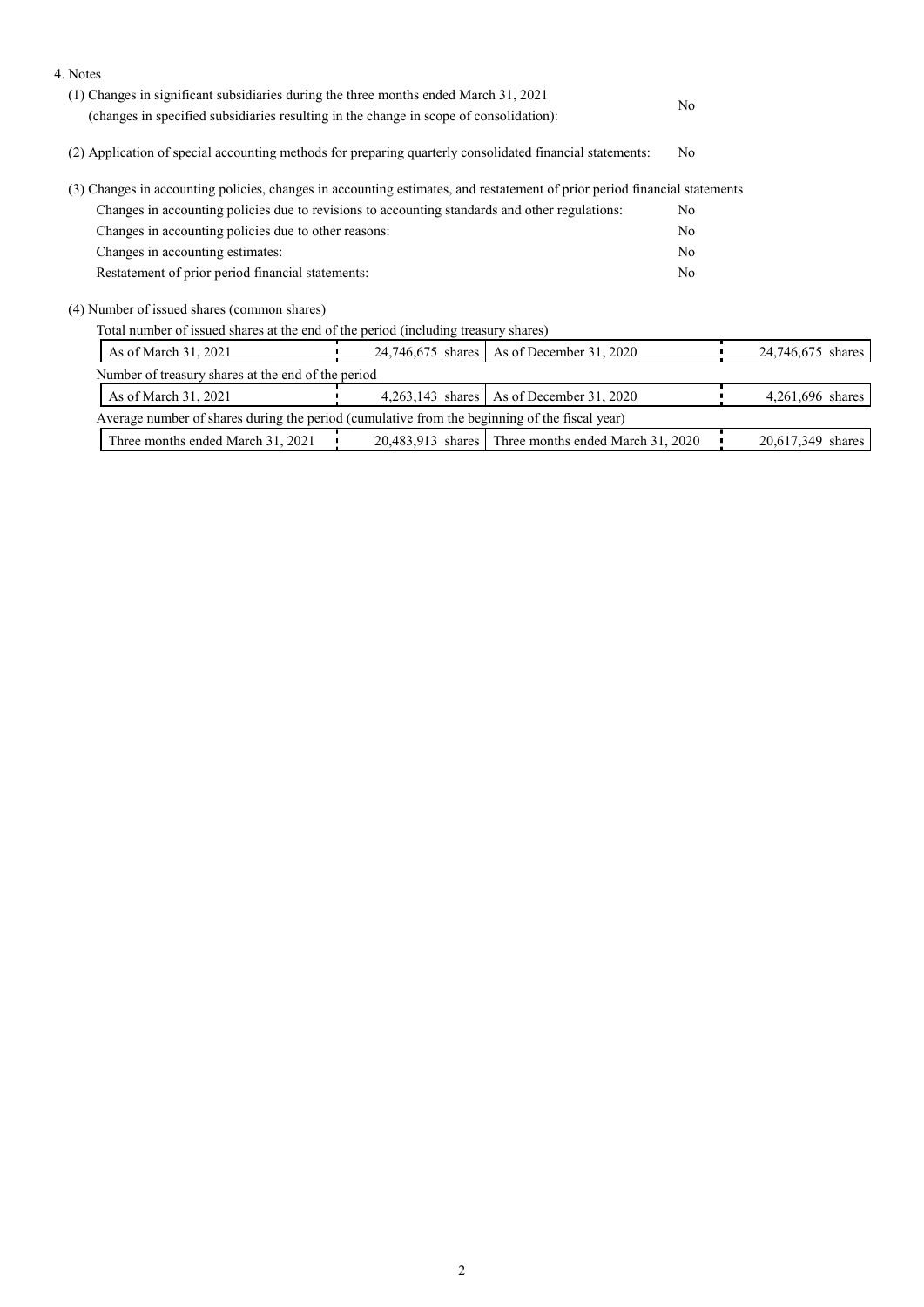# **Quarterly consolidated financial statements**

**Consolidated balance sheets** 

|                                       |                         | (Thousands of yen)   |
|---------------------------------------|-------------------------|----------------------|
|                                       | As of December 31, 2020 | As of March 31, 2021 |
| Assets                                |                         |                      |
| Current assets                        |                         |                      |
| Cash and deposits                     | 8,619,755               | 8,420,252            |
| Notes and accounts receivable - trade | 5,227,621               | 5,352,079            |
| Work in process                       | 267,586                 | 255,950              |
| Raw materials and supplies            | 50,781                  | 51,893               |
| Other                                 | 495,567                 | 464,190              |
| Allowance for doubtful accounts       | (3,848)                 | (3,849)              |
| Total current assets                  | 14,657,463              | 14,540,517           |
| Non-current assets                    |                         |                      |
| Property, plant and equipment         |                         |                      |
| Buildings and structures              | 3,284,234               | 3,291,337            |
| Accumulated depreciation              | (1,538,931)             | (1, 564, 340)        |
| Buildings and structures, net         | 1,745,303               | 1,726,997            |
| Land                                  | 1,529,761               | 1,529,761            |
| Other                                 | 510,708                 | 513,065              |
| Accumulated depreciation              | (425, 533)              | (431, 034)           |
| Other, net                            | 85,174                  | 82,030               |
| Total property, plant and equipment   | 3,360,239               | 3,338,789            |
| Intangible assets                     |                         |                      |
| Goodwill                              | 411,143                 | 390,141              |
| Other                                 | 146,838                 | 157,466              |
| Total intangible assets               | 557,982                 | 547,607              |
| Investments and other assets          |                         |                      |
| Investment securities                 | 975,273                 | 1,054,267            |
| Shares of subsidiaries and associates | 129,718                 | 129,718              |
| Deferred tax assets                   | 669,693                 | 1,046,124            |
| Other                                 | 691,127                 | 677,346              |
| Accumulated depreciation              | (44, 528)               | (44, 642)            |
| Other, net                            | 646,599                 | 632,704              |
| Total investments and other assets    | 2,421,284               | 2,862,814            |
| Total non-current assets              | 6,339,506               | 6,749,211            |
| Total assets                          | 20,996,970              | 21,289,728           |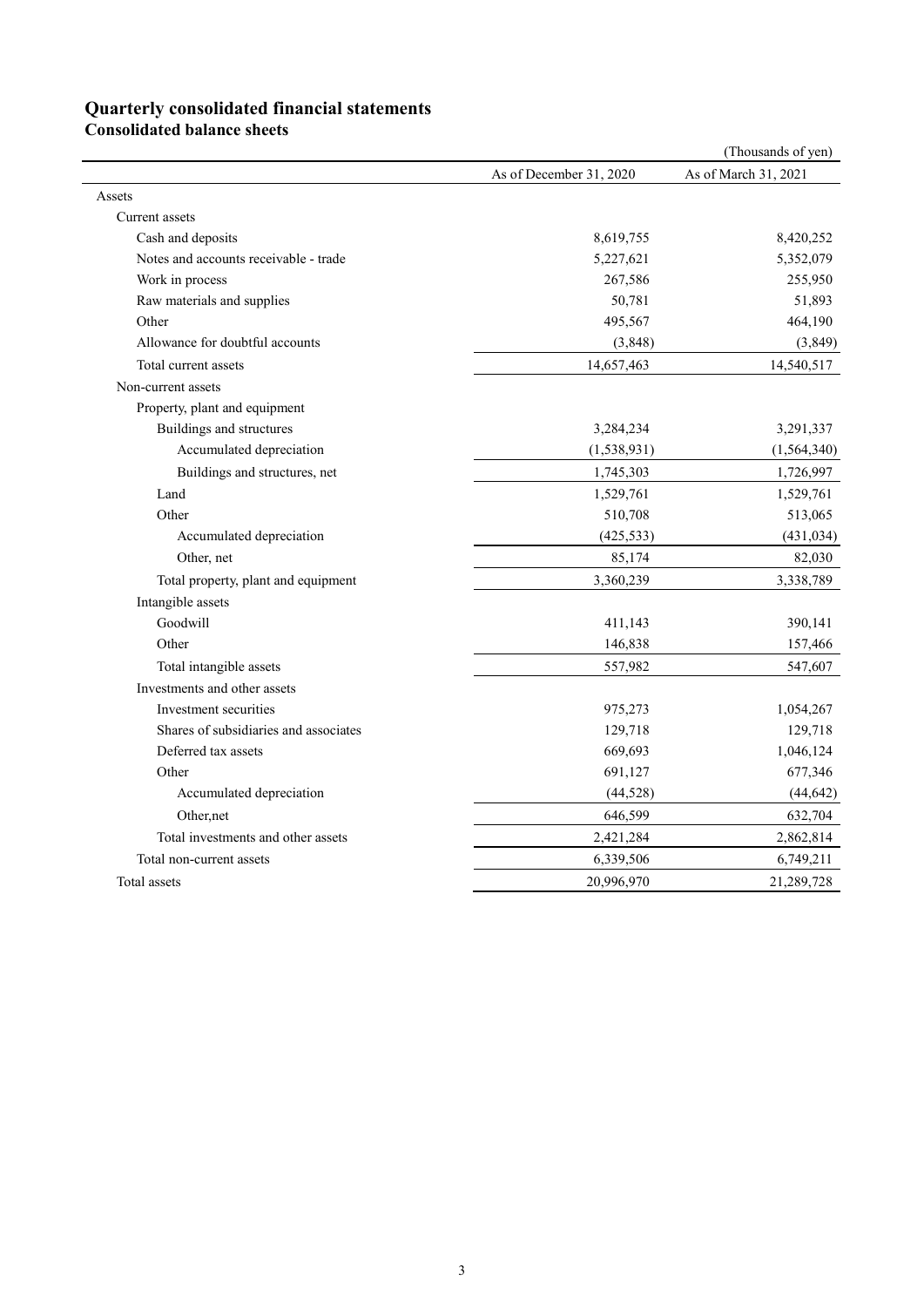|                                                          |                         | (Thousands of yen)   |
|----------------------------------------------------------|-------------------------|----------------------|
|                                                          | As of December 31, 2020 | As of March 31, 2021 |
| Liabilities                                              |                         |                      |
| <b>Current</b> liabilities                               |                         |                      |
| Notes and accounts payable - trade                       | 182,107                 | 127,032              |
| Short-term borrowings                                    | 1,058,716               | 1,106,318            |
| Accounts payable - other                                 | 1,630,863               | 1,102,808            |
| Income taxes payable                                     | 978,830                 | 797,204              |
| Provision for bonuses                                    | 1,326,338               | 2,575,308            |
| Provision for bonuses for directors (and other officers) | 26,075                  | 8,065                |
| Other                                                    | 2,565,216               | 2,187,550            |
| Total current liabilities                                | 7,768,147               | 7,904,288            |
| Non-current liabilities                                  |                         |                      |
| Deferred tax liabilities                                 | 2,137                   | 2,266                |
| Retirement benefit liability                             | 198,160                 | 196,883              |
| Other                                                    | 257,365                 | 306,029              |
| Total non-current liabilities                            | 457,663                 | 505,179              |
| <b>Total liabilities</b>                                 | 8,225,811               | 8,409,467            |
| Net assets                                               |                         |                      |
| Shareholders' equity                                     |                         |                      |
| Share capital                                            | 2,347,163               | 2,347,163            |
| Capital surplus                                          | 3,086,165               | 3,086,165            |
| Retained earnings                                        | 11,971,018              | 11,950,642           |
| Treasury shares                                          | (4,981,321)             | (4,981,487)          |
| Total shareholders' equity                               | 12,423,026              | 12,402,484           |
| Accumulated other comprehensive income                   |                         |                      |
| Valuation difference on available-for-sale securities    | 300,176                 | 379,565              |
| Foreign currency translation adjustment                  | 22,840                  | 71,220               |
| Total accumulated other comprehensive income             | 323,017                 | 450,785              |
| Non-controlling interests                                | 25,115                  | 26,990               |
| Total net assets                                         | 12,771,158              | 12,880,261           |
| Total liabilities and net assets                         | 20,996,970              | 21,289,728           |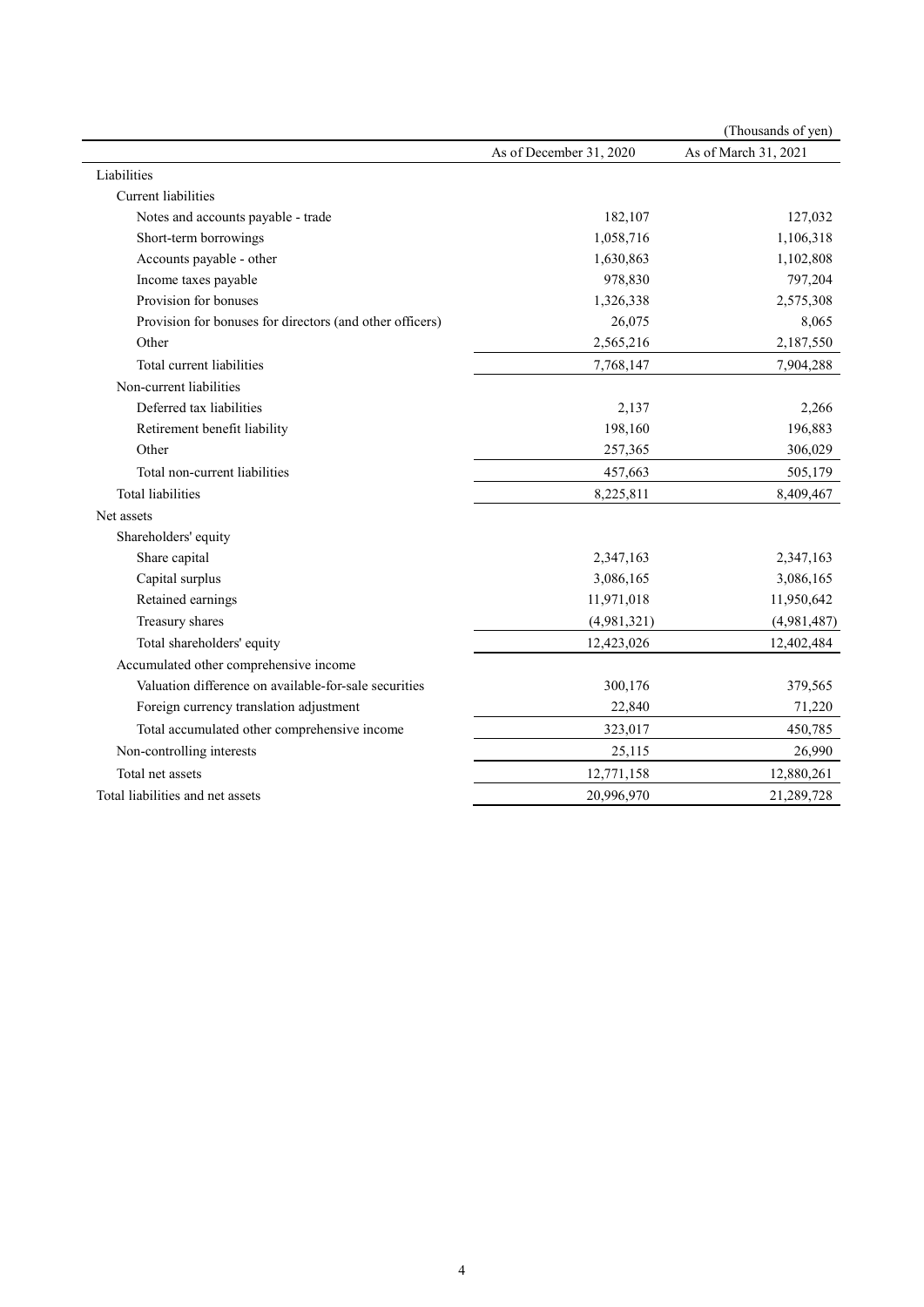## **Consolidated statements of income (cumulative) and consolidated statements of comprehensive income (cumulative)**

**Consolidated statements of income (cumulative)**

|                                                             |                    | (Thousands of yen) |
|-------------------------------------------------------------|--------------------|--------------------|
|                                                             | Three months ended | Three months ended |
|                                                             | March 31, 2020     | March 31, 2021     |
| Net sales                                                   | 8,978,965          | 9,346,499          |
| Cost of sales                                               | 6,688,810          | 7,179,278          |
| Gross profit                                                | 2,290,154          | 2,167,221          |
| Selling, general and administrative expenses                | 1,237,898          | 1,206,285          |
| Operating profit                                            | 1,052,256          | 960,935            |
| Non-operating income                                        |                    |                    |
| Interest income                                             | 262                | 1,229              |
| Dividend income                                             | 100                | 100                |
| Subsidy income                                              | 3,966              | 227,944            |
| Rental income                                               | 1,536              | 1,326              |
| Compensation income                                         |                    | 2,029              |
| Other                                                       | 13,825             | 22,437             |
| Total non-operating income                                  | 19,690             | 255,067            |
| Non-operating expenses                                      |                    |                    |
| Interest expenses                                           | 462                | 1,267              |
| Foreign exchange losses                                     | 4,453              | 4,920              |
| Loss on extinguishment of share-based remuneration expenses | 2,981              | 3,625              |
| Other                                                       | 8,227              | 4,343              |
| Total non-operating expenses                                | 16,125             | 14,157             |
| Ordinary profit                                             | 1,055,820          | 1,201,845          |
| Extraordinary income                                        |                    |                    |
| Gain on sales of non-current assets                         | 183                | 16                 |
| Total extraordinary income                                  | 183                | 16                 |
| <b>Extraordinary</b> losses                                 |                    |                    |
| Loss on retirement of non-current assets                    | $\mathbf{0}$       | 11                 |
| Loss on valuation of investment securities                  | 95,549             |                    |
| Total extraordinary losses                                  | 95,549             | 11                 |
| Profit before income taxes                                  | 960,454            | 1,201,851          |
| Income taxes - current                                      | 745,187            | 791,167            |
| Income taxes - deferred                                     | (399,060)          | (388, 768)         |
| Total income taxes                                          | 346,126            | 402,398            |
| Profit                                                      | 614,328            | 799,452            |
| Profit attributable to non-controlling interests            | 596                | 438                |
| Profit attributable to owners of parent                     | 613,732            | 799,013            |